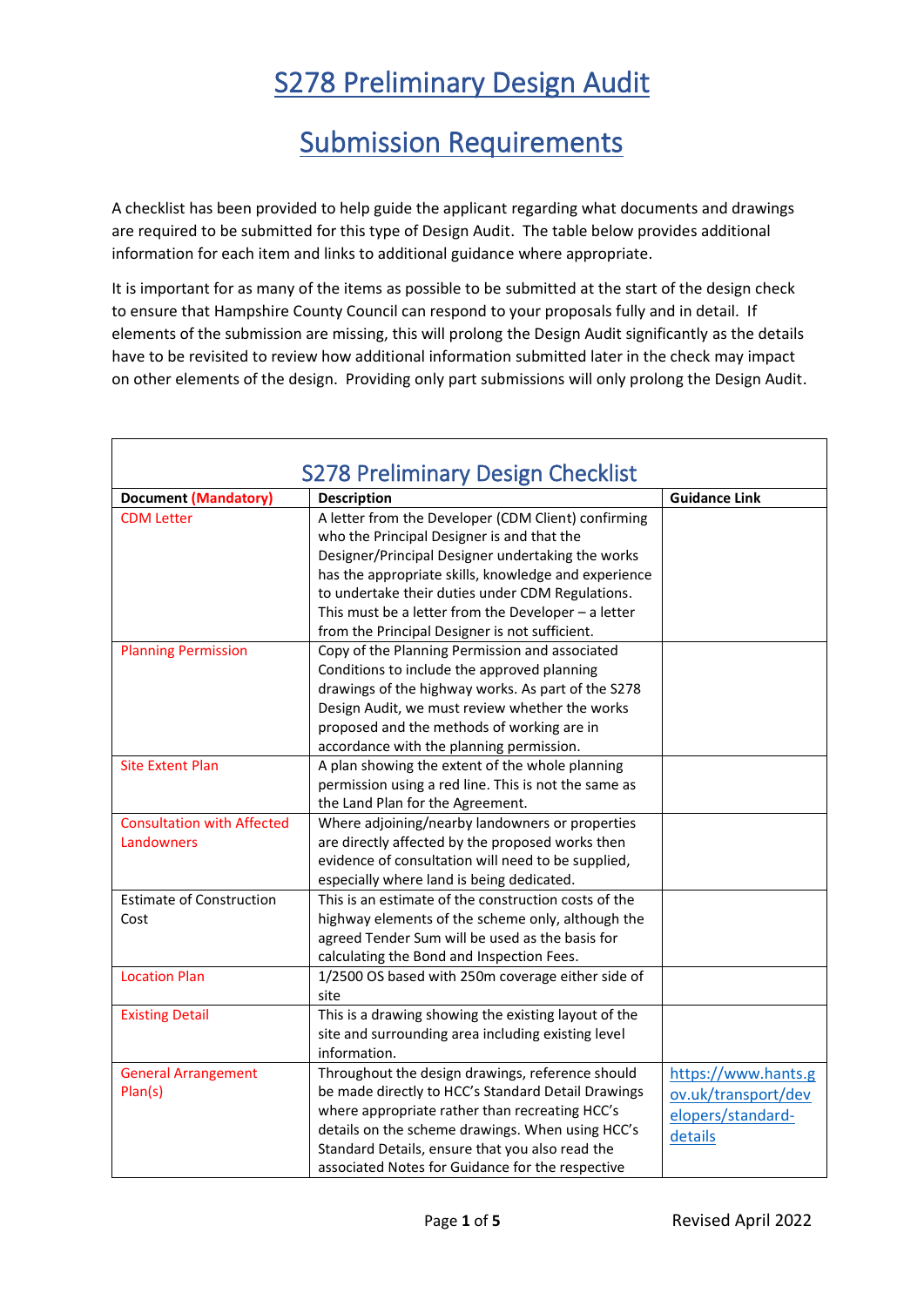| <b>S278 Preliminary Design Checklist</b> |                                                                                                         |                                                 |  |
|------------------------------------------|---------------------------------------------------------------------------------------------------------|-------------------------------------------------|--|
| <b>Document (Mandatory)</b>              | <b>Description</b>                                                                                      | <b>Guidance Link</b>                            |  |
|                                          | details to ensure that you are applying the                                                             |                                                 |  |
|                                          | detail/options correctly.                                                                               |                                                 |  |
| <b>Land Plan</b>                         | Land Plan at 1/500 scale showing extent of existing<br>Highway and development land for dedication      | https://www.hants.gov<br>.uk/transport/searches |  |
|                                          | (coloured orange for appending to Agreement) and                                                        | rightscharges/highway                           |  |
|                                          | any easements for drainage, lighting or structures.                                                     | extent                                          |  |
|                                          | To include HCC colours featuring chainages, surface                                                     |                                                 |  |
|                                          | water drainage, street lighting, arboriculture and                                                      |                                                 |  |
|                                          | structures. Where third party land is required,                                                         |                                                 |  |
|                                          | particularly for visibility splays, this shall be clearly                                               |                                                 |  |
|                                          | indicated on the plan and written proof supplied                                                        |                                                 |  |
|                                          | that the Developer has full control over land in                                                        |                                                 |  |
|                                          | question.                                                                                               |                                                 |  |
|                                          | Requests regarding the location of the Highway                                                          |                                                 |  |
|                                          | Boundary can be submitted using the online form at<br>https://www.hants.gov.uk/transport/searchesrights |                                                 |  |
|                                          | charges/highwayextent                                                                                   |                                                 |  |
| Horizontal Alignment Plan(s)             | To include radii, lane widths & dimensions and                                                          | https://www.hants.gov                           |  |
|                                          | visibility splays/sight lines. Street Lighting and                                                      | .uk/transport/develop                           |  |
|                                          | arboriculture features to be shown on this plan.                                                        | ers/technical-guidance                          |  |
|                                          | Refer to the Technical Guidance Notes.                                                                  |                                                 |  |
| <b>Swept Path Plot(s)</b>                | Swept path plots are to include as appropriate the                                                      |                                                 |  |
|                                          | following vehicles. Vehicle tracking speeds MUST be                                                     |                                                 |  |
|                                          | annotated next to each vehicle manoeuvre. The                                                           |                                                 |  |
|                                          | tracking speed should be appropriate for the                                                            |                                                 |  |
|                                          | location, with a minimum tracking speed of 10mph.                                                       |                                                 |  |
|                                          | Drawings must clearly show the chassis and the                                                          |                                                 |  |
|                                          | wheel tracking.<br>A, Articulated Lorry - 16.48m in length 2.55m in                                     |                                                 |  |
|                                          | width                                                                                                   |                                                 |  |
|                                          | B, Pantechnicon - 9.57m in length 2.52m in width                                                        |                                                 |  |
|                                          | C, Large Family Car - 4.89m in length 1.94m in width                                                    |                                                 |  |
|                                          | D, Single Decker Bus - 12.00m in length 2.55m in                                                        |                                                 |  |
|                                          | width (for bus routes only)                                                                             |                                                 |  |
|                                          | E, Super Large Refuse Vehicle - 11.20m in length,                                                       |                                                 |  |
|                                          | 2.53m in width                                                                                          |                                                 |  |
| <b>Vertical Alignment</b>                | Long Sections with VA, transverse sections, vertical                                                    | https://www.hants.gov                           |  |
|                                          | visibility sections, contour plots. Refer to the                                                        | .uk/transport/develop                           |  |
| <b>Roundabout Entry Path</b>             | <b>Technical Guidance Notes.</b><br>As the GA drawing will show the vehicle and                         | ers/technical-guidance<br>https://www.hants.gov |  |
| <b>Deflection &amp; Geometry</b>         | pedestrian visibility splays, it is recommended for                                                     | .uk/transport/develop                           |  |
|                                          | clarity purposes that if the design includes a                                                          | ers/technical-guidance                          |  |
|                                          | roundabout, that a separate layout drawing is                                                           |                                                 |  |
|                                          | provided detailing the roundabout geometry                                                              |                                                 |  |
|                                          | including entry widths and deflections. Refer to                                                        |                                                 |  |
|                                          | <b>Technical Guidance Note.</b>                                                                         |                                                 |  |
| Passenger Transport                      | Where passenger transport facilities are affected                                                       | https://documents.han                           |  |
| <b>Facilities</b>                        | then the passenger transport provider will need to                                                      | ts.gov.uk/transport/TG                          |  |
|                                          | be consulted. Refer to Technical Guidance Note TG9                                                      | 9TechnicalGuidanceNo                            |  |
|                                          | Public Transport Infrastructure (inc Bus Stops,                                                         | te-                                             |  |
|                                          | Shelters, RTPI)                                                                                         | PublicTransportInfrastr                         |  |
| Cycle & Pedestrian Facilities            | If not covered by GA and Horizontal Alignment. Refer                                                    | ucture.pdf<br>https://democracy.han             |  |
|                                          | to Technical Guidance Note TG10 Footways /                                                              | ts.gov.uk/documents/s                           |  |
|                                          | Cycleways / Shared Surfaces                                                                             | 25494/Report.pdf                                |  |
| <b>Speed Check Data</b>                  | Measurement of 85%ile vehicle speed including                                                           | https://documents.han                           |  |
|                                          | evidence of weather (wet/dry) during the                                                                | ts.gov.uk/highways/TG                           |  |

 $\overline{\phantom{0}}$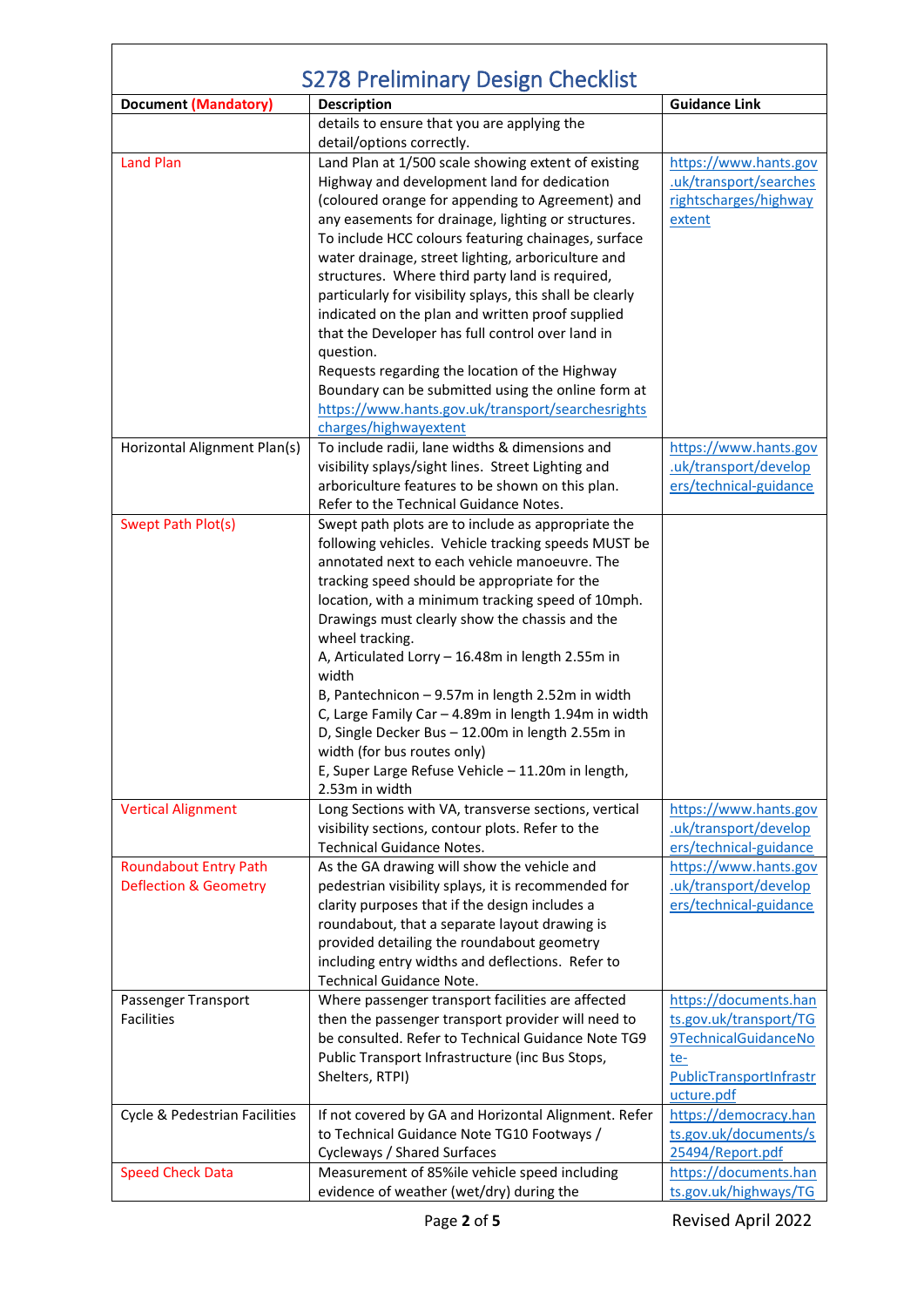| S278 Preliminary Design Checklist                               |                                                                                                           |                                                 |  |
|-----------------------------------------------------------------|-----------------------------------------------------------------------------------------------------------|-------------------------------------------------|--|
| <b>Document (Mandatory)</b>                                     | <b>Description</b>                                                                                        | <b>Guidance Link</b>                            |  |
|                                                                 | measurement period. Refer to Technical Guidance                                                           | 3TechnicalGuidanceNo                            |  |
|                                                                 | Note TG3.                                                                                                 | te-                                             |  |
|                                                                 |                                                                                                           | <b>StoppingSightDistances</b>                   |  |
|                                                                 |                                                                                                           | andVisibilitySplays.pdf                         |  |
| <b>Collision History Plot and</b>                               | This is a location plot of accidents over the previous                                                    |                                                 |  |
| <b>Associated Analysis</b>                                      | five-year period together with their type for a radius                                                    |                                                 |  |
| (previous five years)                                           | of 250m from the edges of the proposed works.                                                             |                                                 |  |
|                                                                 | Furthermore, an analysis of the accidents stating                                                         |                                                 |  |
|                                                                 | trends that are addressed by the proposals or that<br>could be exacerbated shall be identified. To obtain |                                                 |  |
|                                                                 | accident statistics contact RPU IMU Records Analyst,                                                      |                                                 |  |
|                                                                 | Collision Records, Hampshire Constabulary, P.O. Box                                                       |                                                 |  |
|                                                                 | 421, Winchester, Hampshire, SO23 7WZ. Tel: 01962                                                          |                                                 |  |
|                                                                 | /871124. TraffWeb may be used to establish                                                                |                                                 |  |
|                                                                 | whether any accidents have occurred. However, if                                                          |                                                 |  |
|                                                                 | accidents have occurred then the full report from                                                         |                                                 |  |
|                                                                 | the police must be sought followed by the analysis of                                                     |                                                 |  |
|                                                                 | the accident types/location etc.                                                                          |                                                 |  |
| Departures or Relaxation's                                      | Any Departures from Standard must be submitted in                                                         | https://documents.han                           |  |
| from Standards                                                  | Word format as part of this process. Refer to                                                             | ts.gov.uk/transport/TG                          |  |
|                                                                 | Technical Guidance Note TG17 Departures from                                                              | 17TechnicalGuidanceN                            |  |
|                                                                 | Standard. Please also provide a summary document                                                          | ote-                                            |  |
|                                                                 | detailing any relaxations that have been included                                                         | DeparturesfromStanda                            |  |
|                                                                 | within the design. The Road Safety Audit Brief<br>should also include details of the relaxations and      | rd.pdf                                          |  |
|                                                                 | departures for the Auditor's information.                                                                 |                                                 |  |
| <b>Collision Risk Assessment</b>                                | All schemes must be accompanied with a collision                                                          | https://www.hants.gov                           |  |
|                                                                 | risk assessment to demonstrate that the proposed                                                          | uk/transport/develop                            |  |
|                                                                 | design addresses the collision risks adequately. Refer                                                    | ers/technical-guidance                          |  |
|                                                                 | to Technical Guidance Note TG14 Collision Risk                                                            |                                                 |  |
|                                                                 | Assessment, VRS & Passive Street Furniture                                                                |                                                 |  |
| <b>Walking, Cycling and Horse-</b>                              | Refer to GG 142 and Technical Guidance Note TG19                                                          | https://www.hants.gov                           |  |
| <b>Riding Assessment &amp; Review</b>                           | Walking, Cycling and Horse-Riding Assessment &                                                            | uk/transport/develop                            |  |
|                                                                 | Review                                                                                                    | ers/technical-guidance                          |  |
| <b>Road Safety Audit (RSA)</b>                                  | Stage 1 RSA with Designers Responses together with                                                        | https://documents.han                           |  |
| <b>Designers Response to RSA</b>                                | a copy of the original drawings submitted for the                                                         | ts.gov.uk/transport/TG                          |  |
|                                                                 | RSA. Refer to Technical Guidance Note TG18.                                                               | 18TechnicalGuidanceN                            |  |
|                                                                 |                                                                                                           | ote-<br>RoadSafetyAudit.pdf                     |  |
| <b>Traffic Volumes (Existing</b>                                | These are from the Transport Assessment report and                                                        |                                                 |  |
| and Proposed)                                                   | are to assist with understanding the nature of the                                                        |                                                 |  |
|                                                                 | carriageway and assist with pavement design. A full                                                       |                                                 |  |
|                                                                 | copy of the Traffic Impact Assessment along with                                                          |                                                 |  |
|                                                                 | modelling calculations maybe requested.                                                                   |                                                 |  |
| Abnormal Loads (including                                       | Where a physical obstruction or narrowing of the                                                          |                                                 |  |
| consideration of combine                                        | carriageway is being proposed details of abnormal                                                         |                                                 |  |
| harvester route)                                                | indivisible loads will be required from the following                                                     |                                                 |  |
|                                                                 | contacts abnormal.loads@hampshire.pnn.police.uk                                                           |                                                 |  |
|                                                                 | and abnormal.loads@hants.gov.uk                                                                           |                                                 |  |
| <b>Traffic Signals Design File</b>                              | Traffic Signals - Refer to Technical Guidance Note                                                        | https://www.hants.gov                           |  |
| (TA 101) including Hazard<br><b>Assessment and Client Brief</b> | TG4                                                                                                       | .uk/transport/develop<br>ers/technical-guidance |  |
| - Traffic Signal Junction                                       | Signal drawings are to include both PDF's and                                                             |                                                 |  |
| <b>Traffic Signals Drawings</b>                                 | packaged DWG versions of each drawing. The                                                                |                                                 |  |
| including Intervisibility                                       | information shown on a preliminary design                                                                 |                                                 |  |
| <b>Zones and Sight Stopping</b>                                 | signal/crossing drawing shall include traffic signal                                                      |                                                 |  |

 $\overline{\phantom{0}}$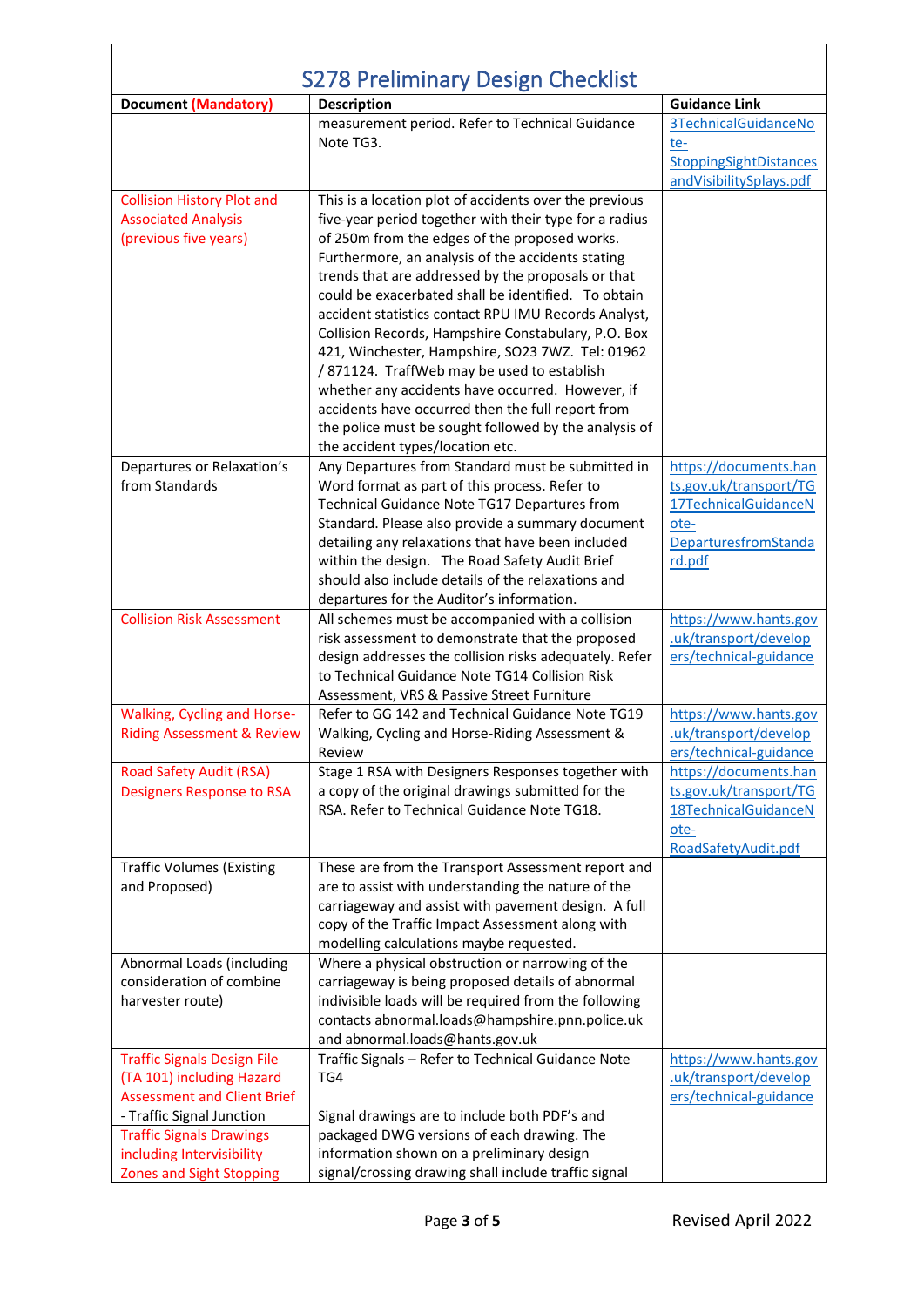| <b>S278 Preliminary Design Checklist</b>                                                                                                                                                                                                                 |                                                                                                                                                                                                                                                                                                                                                               |                                                                                                                       |  |
|----------------------------------------------------------------------------------------------------------------------------------------------------------------------------------------------------------------------------------------------------------|---------------------------------------------------------------------------------------------------------------------------------------------------------------------------------------------------------------------------------------------------------------------------------------------------------------------------------------------------------------|-----------------------------------------------------------------------------------------------------------------------|--|
| <b>Document (Mandatory)</b>                                                                                                                                                                                                                              | <b>Description</b>                                                                                                                                                                                                                                                                                                                                            | <b>Guidance Link</b>                                                                                                  |  |
| Distance (CD 123) Drawing -<br><b>Traffic Signal Junction</b><br><b>Traffic Signals Modelling for</b><br>isolated junctions to include<br>12-Hour Classified Turning<br>Count and Linsig - PDF AND<br><b>Software Model - Traffic</b><br>Signal Junction | poles/heads, controller, maintenance vehicle hard<br>standing, road markings and a staging diagram. The<br>intervisibility zones and Sight Stopping Distances<br>shall be shown on the drawing. Refer to the<br>example preliminary traffic signal design drawing.<br>Modelling documentation to be provided in both<br>PDF and a copy of the software model. |                                                                                                                       |  |
| <b>Traffic Signals Modelling for</b><br>networks to include 12-Hour<br><b>Origin-Destination Count,</b><br>Linsig or Transyt - PDF AND<br><b>Software Model and Link</b><br>Diagrams - Traffic Signal<br>Junction<br><b>Traffic Signals Stand-Alone</b>  |                                                                                                                                                                                                                                                                                                                                                               |                                                                                                                       |  |
| <b>Controlled Crossing</b><br>Justification - to include<br><b>HCC Approval, Statement of</b><br>Need and appropriate traffic<br>and pedestrian counts<br><b>Traffic Signals Design File</b>                                                             |                                                                                                                                                                                                                                                                                                                                                               |                                                                                                                       |  |
| (TA 101) including Hazard<br><b>Assessment and Client Brief</b><br>- Signal Controlled Crossing<br><b>Traffic Signals Drawings</b><br>including Sight Stopping<br>Distance (CD 123) Drawing -                                                            |                                                                                                                                                                                                                                                                                                                                                               |                                                                                                                       |  |
| <b>Signal Controlled Crossing</b><br><b>Traffic Signals Modelling for</b><br>Crossing to include 12-Hour<br><b>Classified Traffic and</b><br><b>Crossing Data and Linsig -</b><br>PDF AND Software Model -                                               |                                                                                                                                                                                                                                                                                                                                                               |                                                                                                                       |  |
| <b>Signal Controlled Crossing</b><br><b>Traffic Signals Stand-Alone</b><br><b>Controlled Crossing</b><br>Justification - to include<br><b>HCC Approval, Statement of</b><br>Need and appropriate traffic                                                 |                                                                                                                                                                                                                                                                                                                                                               |                                                                                                                       |  |
| and pedestrian counts -<br><b>Signal Controlled Crossing</b>                                                                                                                                                                                             |                                                                                                                                                                                                                                                                                                                                                               |                                                                                                                       |  |
| Structures - Approval in<br>Principle (AIP)<br><b>Structures - Location Plan</b><br>Structures - Foundation(s)<br>details<br><b>Structures - Cross Section(s)</b>                                                                                        | Structures - Refer to Technical Guidance Note TG7.<br>All drawings to be provided in BOTH PDF and<br>packaged DWG formats.                                                                                                                                                                                                                                    | https://documents.han<br>ts.gov.uk/transport/TG<br><b>7TechnicalGuidanceNo</b><br>te-<br>AdoptionofStructures.<br>pdf |  |
| <b>Arboricultural Report (All</b><br>the information listed below<br>is mandatory but can be<br>packaged as one report)<br>Arboricultural Impact<br>Assessment                                                                                           | If any highway trees or planting are affected by the<br>proposals then an Arboriculture Report will be<br>required along with protection methods to be<br>undertaken during the Works. This includes any tress<br>or planting adjacent to the Highway where the roots<br>may be affected by the proposals                                                     | https://www.hants.gov<br>.uk/transport/develop<br>ers/technical-guidance                                              |  |